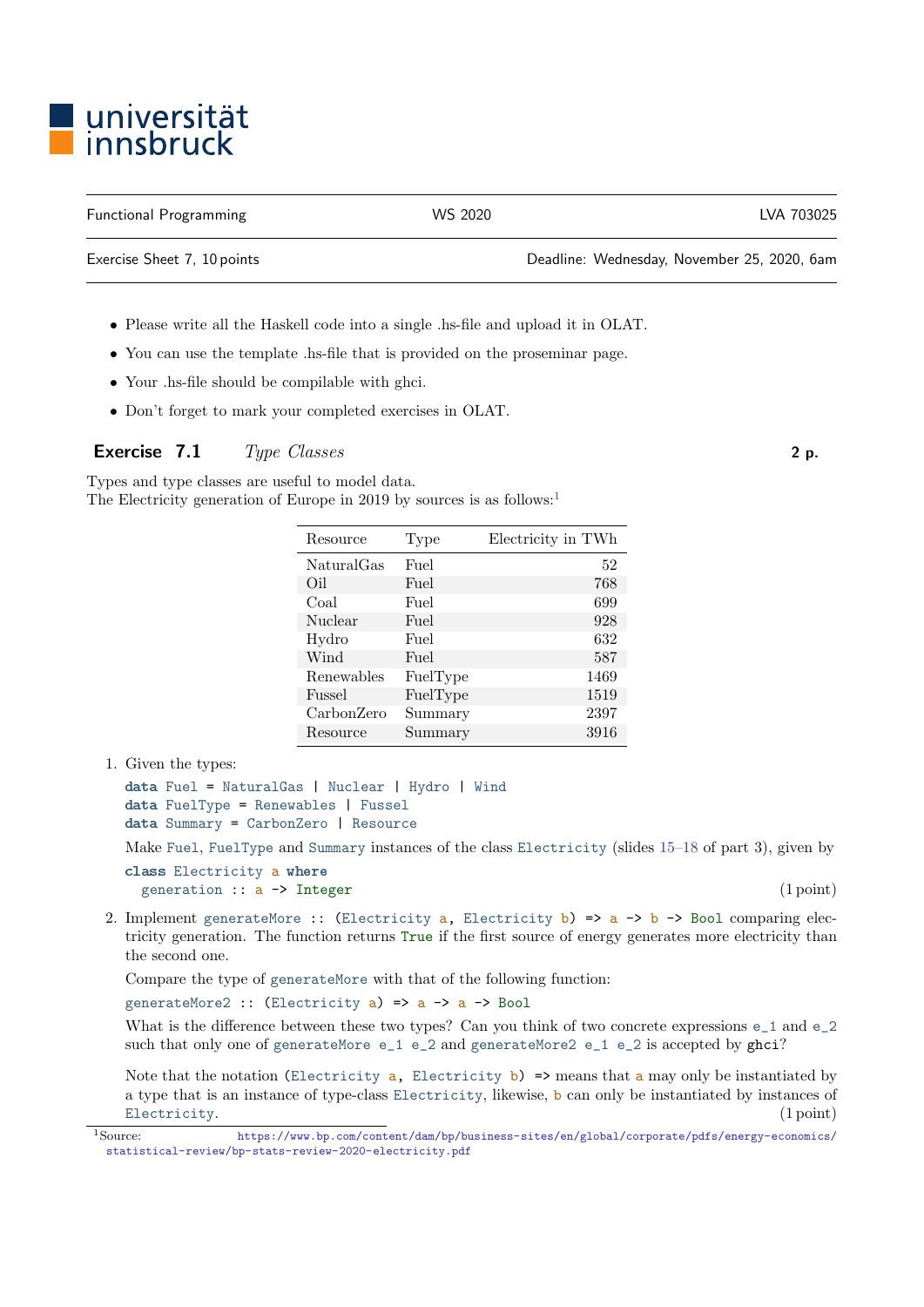## **Exercise 7.2** Error Handling  $\bullet$  3 p.

Each complex number  $C$  consists of a real part  $a$  and an imaginary part  $b$ .

$$
C = a + bi \tag{1}
$$

where  $i$  indicates the imaginary part.

When we visualise a complex number in the complex plain, we are interested in the slope  $S$  of the complex number  $a + bi$  which is undefined if  $a = 0$  and otherwise it is defined as:

$$
S = \frac{b}{a} \tag{2}
$$

1. Define a type Complex for complex numbers and implement two functions

slope :: Complex -> Double

(should calculate the slope and raise an error if a equals 0) and

slopeSum :: Complex -> Complex -> Complex -> Double

(should calculate the sum of the slopes of three complex numbers).

Hint: For storing the real and imaginary parts of a complex number you can use the Haskell type Double. Note that all arithmetic operations and comparisons are available for type Double using standard notation, i.e., you can use  $+$ ,  $-$ ,  $*$ ,  $/$ ,  $==$ , etc. Here,  $/$  is standard division on floating point numbers, and not the integral division with remainder that you already know (div). (1 point) (1 point)

2. Whereas in the previous task error handling is done implicitly by ghci, the task is now to use the Maybetype to perform explicit error handling. Here, Nothing represents an error and Just  $\bar{x}$  a successful calculation with result x.

Reimplement slope and slopeSum from above with the following types:

slopeMaybe :: Complex -> Maybe Double slopeSumMaybe :: Complex -> Complex -> Complex -> Maybe Double

(1 point)

3. Compare the usage of error with the usage of the Maybe-type to represent errors. To this end, look at the previous two tasks and think of the following function: given three complex numbers it either produces the sum of their slopes as string, or the string "one of the numbers has an undefined slope". (1 point)

## **Exercise 7.3** Types, Guards, Cases, Patterns and Where 5 p.

In this exercises you will write an app that gives a user advice on his or her lifestyle.<sup>[2](#page-1-0)</sup>

Based on a users *biological sex, weight* (kg), *height* (m), age and exercise pattern the app will give one of the following three advises:

- The user is *healthy* and does not have to change his/her lifestyle pattern
- The user is *underweight* and given his/her exercise pattern should consume more than X calories per day to gain weight
- The user is *overweight* and given his/her exercise pattern should consume less than X calories per day to lose weight

The app will use the body mass index  $(BMI)^3$  $(BMI)^3$  to determine whether a user is underweight, healthy or overweight:

$$
BMI = \frac{mass}{height^2}
$$
 (3)

The ministry of health in Austria defines the three categories as follows:<sup>[4](#page-1-2)</sup>

<span id="page-1-0"></span><sup>2</sup>Disclaimer: we don't recommend to use this app. For health advise we recommend you contact your doctor.

<span id="page-1-1"></span><sup>3</sup>[https://en.wikipedia.org/wiki/Body\\_mass\\_index](https://en.wikipedia.org/wiki/Body_mass_index)

<span id="page-1-2"></span><sup>4</sup><https://www.gesundheit.gv.at/lexikon/k/bmi>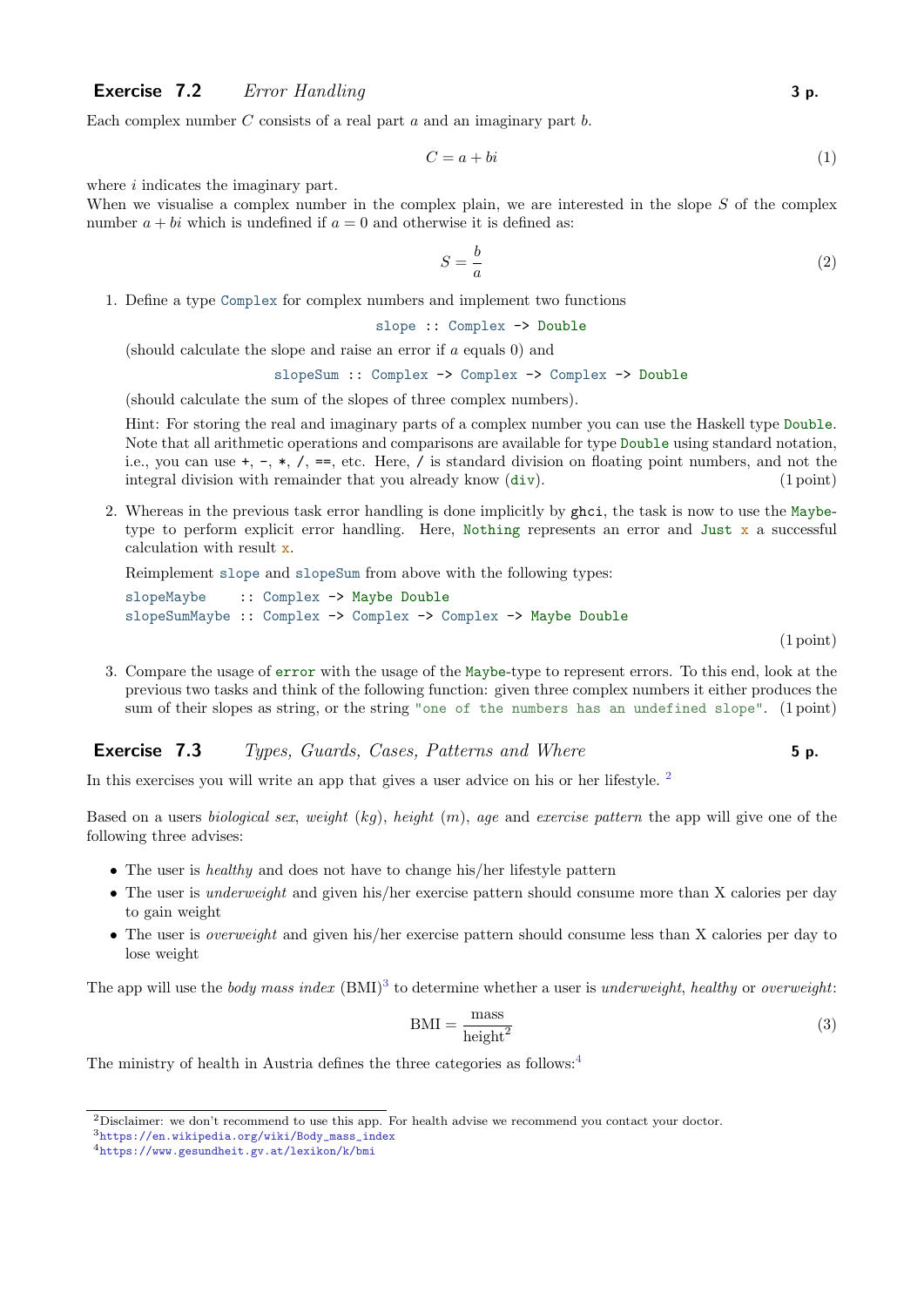| Category    | <b>BMI</b> Range  |
|-------------|-------------------|
| Underweight | BMI < 18.5        |
| Healthy     | 18.5 > BMI < 25.0 |
| Overweight  | 25.0 < BMI        |

The app will calculate the amount of calories a user burns per day using the *total energy expenditure* (TEE),<sup>[5](#page-2-0)</sup> which is calculated by multiplying the Basal Metabolic Rate  $(BMR)^6$  $(BMR)^6$  with the physical activation level  $(PAL)^7$  $(PAL)^7$ .

$$
TEE = BMR \times PAL \tag{4}
$$

The BMR is calculated using the Harris-Benedict equation:<sup>[8](#page-2-3)</sup>

$$
\text{Female} \rightarrow \text{BMR} = 655 + 9.6 \times \text{weight} + 1.8 \times \text{height} - 4.7 \times \text{age}
$$
\n
$$
\text{Male} \rightarrow \text{BMR} = 66 + 13.7 \times \text{weight} + 5 \times \text{height} - 6.8 \times \text{age}
$$
\n
$$
\tag{5}
$$

For the PAL we use the following categories:

| Category  | PAL  |
|-----------|------|
| Sedentary | 1.53 |
| Active    | 1.76 |
| Extreme   | 2.25 |

While doing this exercise try to

- use *guards*, *cases* and *pattern matching* as much as possible:
- use the *where* construct for writing auxiliary functions;
- minimize duplicate code.

Most of the exercises have individual test functions available (see bottom of the template 07.hs file), uncomment the test cases in order to use them. All the tests can be executed at once using the function test73.

- 1. Define four data-types:
	- Sex is an enumeration that can assume the values male or female.
	- Person with a constructor Person that takes the following four arguments in this exact order: sex (Sex), weight (Double), height (Double) and age (Integer).
	- HealthCategory is an enumeration that can take the values underweight, healthy or overweight. Make HealthCategory an instance of the Eq type-class.
	- Exercise is an enumeration that can take the values sedentary, moderate or active. Implement a function pal :: Exercise -> Double that returns the PAL for a given exercise category.

Available test functions: testPerson, testHealthCategory and testPal. (1 point)

- 2. Implement a function health :: Person -> HealthCategory that calculates the BMI of a person and returns his/her health category. Available test function: testHealth. (1 point)
- 3. Implement a function bmr :: Person -> Double that calculates the BMR of a person.

(Note: age is defined as an Integer, it can be converted to a double using the fromInteger function.)

Available test function: testBmr. (1 point) (1 point)

<span id="page-2-0"></span><sup>5</sup>[https://en.wikipedia.org/wiki/Energy\\_homeostasis#Expenditure](https://en.wikipedia.org/wiki/Energy_homeostasis#Expenditure)

<span id="page-2-1"></span><sup>6</sup>[https://en.wikipedia.org/wiki/Basal\\_metabolic\\_rate](https://en.wikipedia.org/wiki/Basal_metabolic_rate)

<span id="page-2-2"></span><sup>7</sup>[https://en.wikipedia.org/wiki/Physical\\_activity\\_level](https://en.wikipedia.org/wiki/Physical_activity_level)

<span id="page-2-3"></span><sup>8</sup>[https://en.wikipedia.org/wiki/Harris-Benedict\\_equation](https://en.wikipedia.org/wiki/Harris-Benedict_equation)